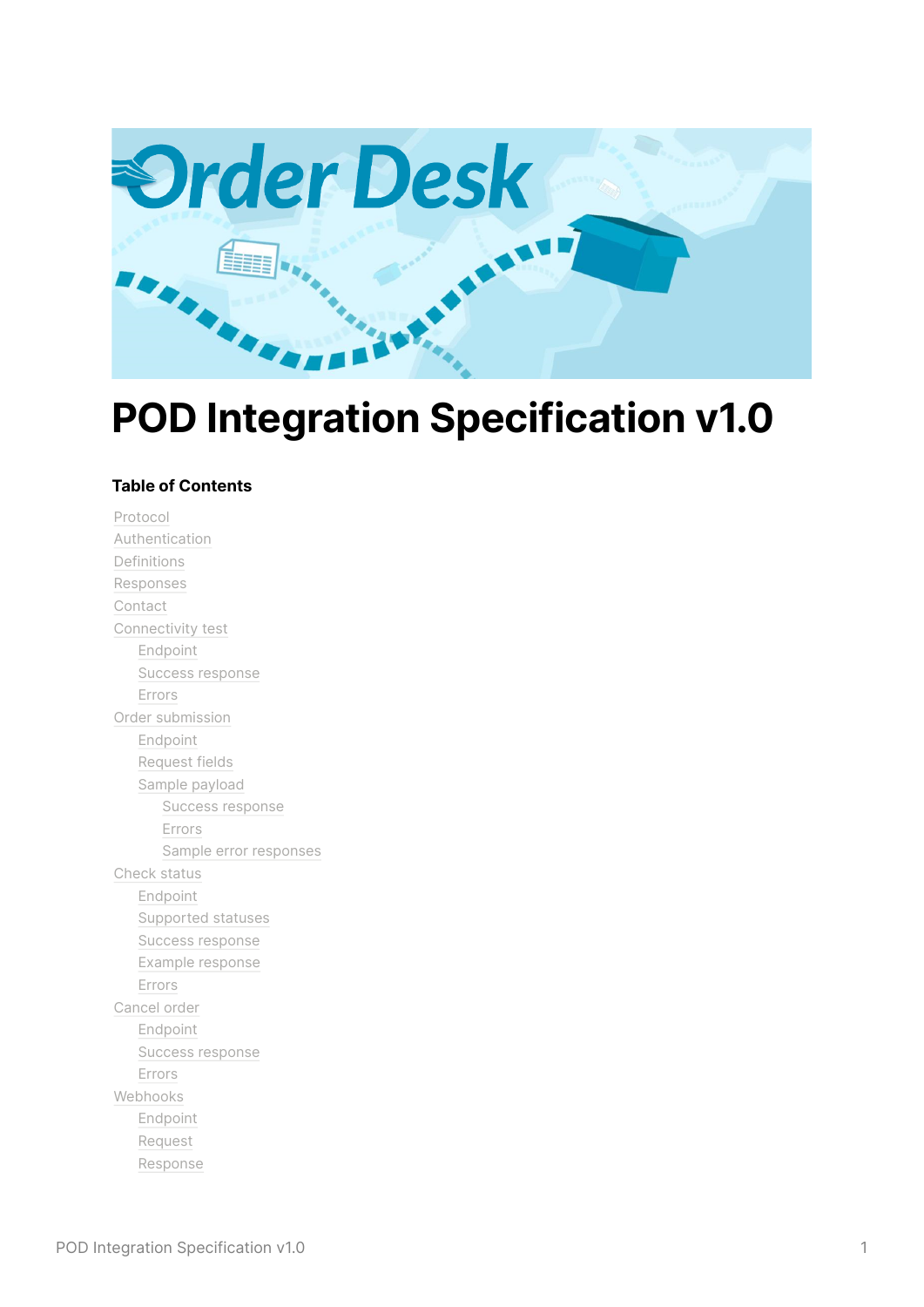### <span id="page-1-0"></span>**Protocol**

All communication must be over the HTTPS protocol.

The data format is JSON, all text is UTF-8 encoded and all times are in UTC (in the format YYYY-MM-DD HH:MM:SS).

All responses must be under 10 seconds. This means that artwork validation and processing should happen asynchronously.

All base URLs must be the same for all endpoints unless you provide an sandbox/test environment under a different base URL.

#### <span id="page-1-1"></span>**Authentication**

Authentication takes place using an authentication token in the X-AUTH-TOKEN header. This should be a permanent, unique token that you provide to your customers.

We will send this header for all requests.

#### <span id="page-1-2"></span>**Definitions**

In the next section the endpoints are described required for a correct integration. All endpoints, request methods, status codes and data formats must be followed.

When a field is marked as **Implementation required** you must implement the field for a correct integration.

When a field is marked as **Required for submission** we will always send the field.

When a field is *not* marked as **Required for submission** we may either send an empty value or omit the field entirely.

#### <span id="page-1-3"></span>**Responses**

All responses must have a boolean success field at the top level to indicate status of the operation.

### <span id="page-1-4"></span>**Contact**

For all inquiries regarding this document or implementation please contact us at tech@orderdesk.com

## <span id="page-1-5"></span>**Connectivity test**

A fast way to test the authenticated connection to the integration. If this check succeeds we assume the customer is correctly set up and has access to all endpoints.

#### <span id="page-1-6"></span>**Endpoint**

GET /authentication-test

#### <span id="page-1-7"></span>**Success response**

Status code 200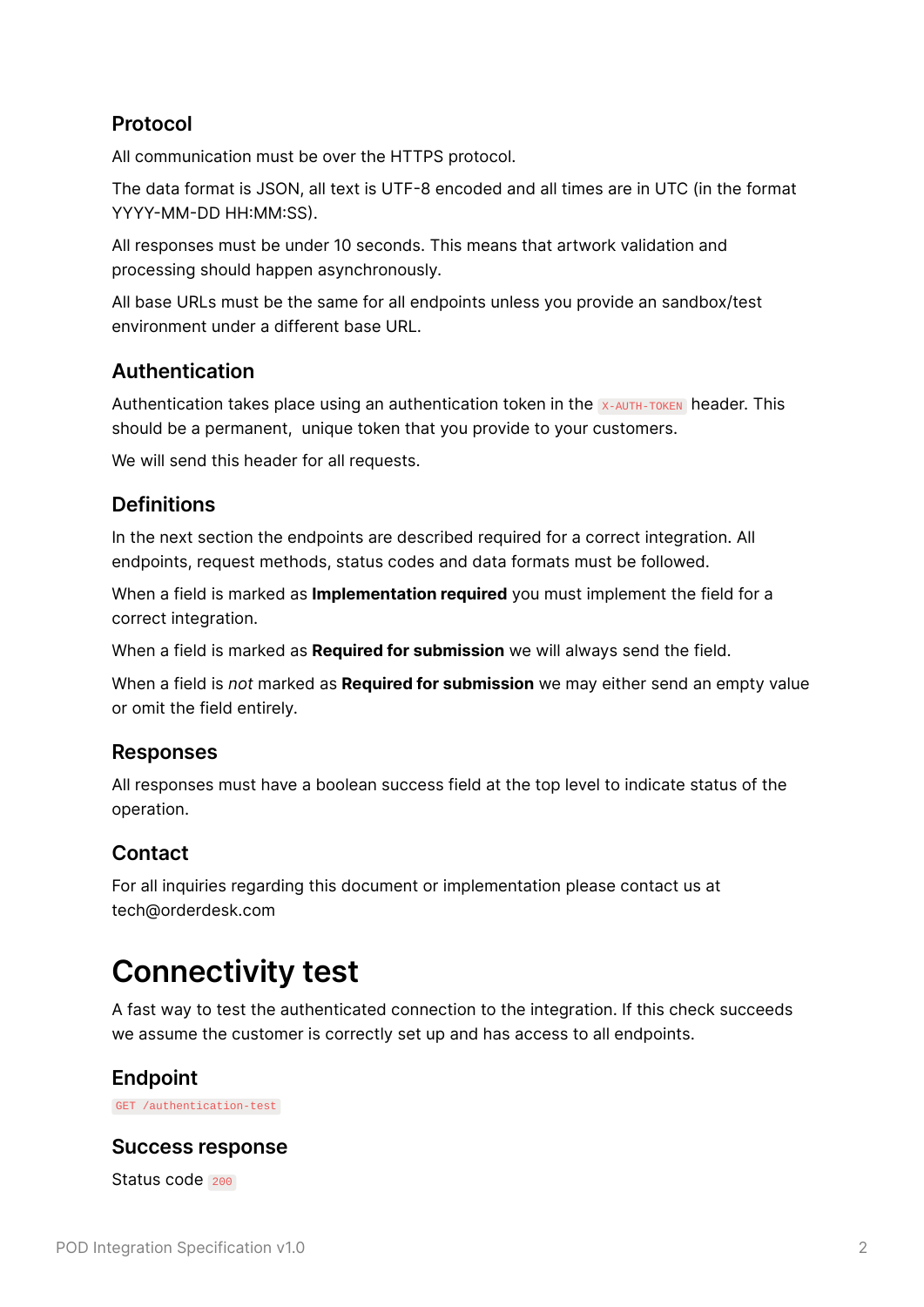```
{
    "success": true
}
```
## <span id="page-2-0"></span>**Errors**

```
Status code 401
```

| Aa<br>Code  | Message<br>≘          | $\equiv$ Description                                                           |
|-------------|-----------------------|--------------------------------------------------------------------------------|
| <u>1001</u> | Invalid Credentials   | When making a request with an invalid authentication token                     |
| 1002        | Account Not Set<br>Up | When additional steps are required for the customer to set up their<br>account |

```
{
   "success": false,
    "errors": [
       {
           "errorCode": 1001,
           "message": "Invalid credentials"
       },
       {
           "errorCode": 1002,
          "message": "Account not set up"
       }
    ],
    "errorMessage": "Invalid credentials. Account not set up."
}
```
## <span id="page-2-1"></span>**Order submission**

**Important:** Due to the potential size of artwork files please ensure that any artwork validation happens after the order has been accepted. If the artwork validation fails, please cancel the order and send an appropriate webhook notification.

### <span id="page-2-2"></span>**Endpoint**

POST /order

## <span id="page-2-3"></span>**Request fields**

| Aa Name | $\bullet$ Type | ∣√<br>Implementation<br>required | ∣√<br>Required<br>for<br>submission | Description<br>Ξ. |
|---------|----------------|----------------------------------|-------------------------------------|-------------------|
| orderId | text           |                                  | $\checkmark$                        | Must be<br>unique |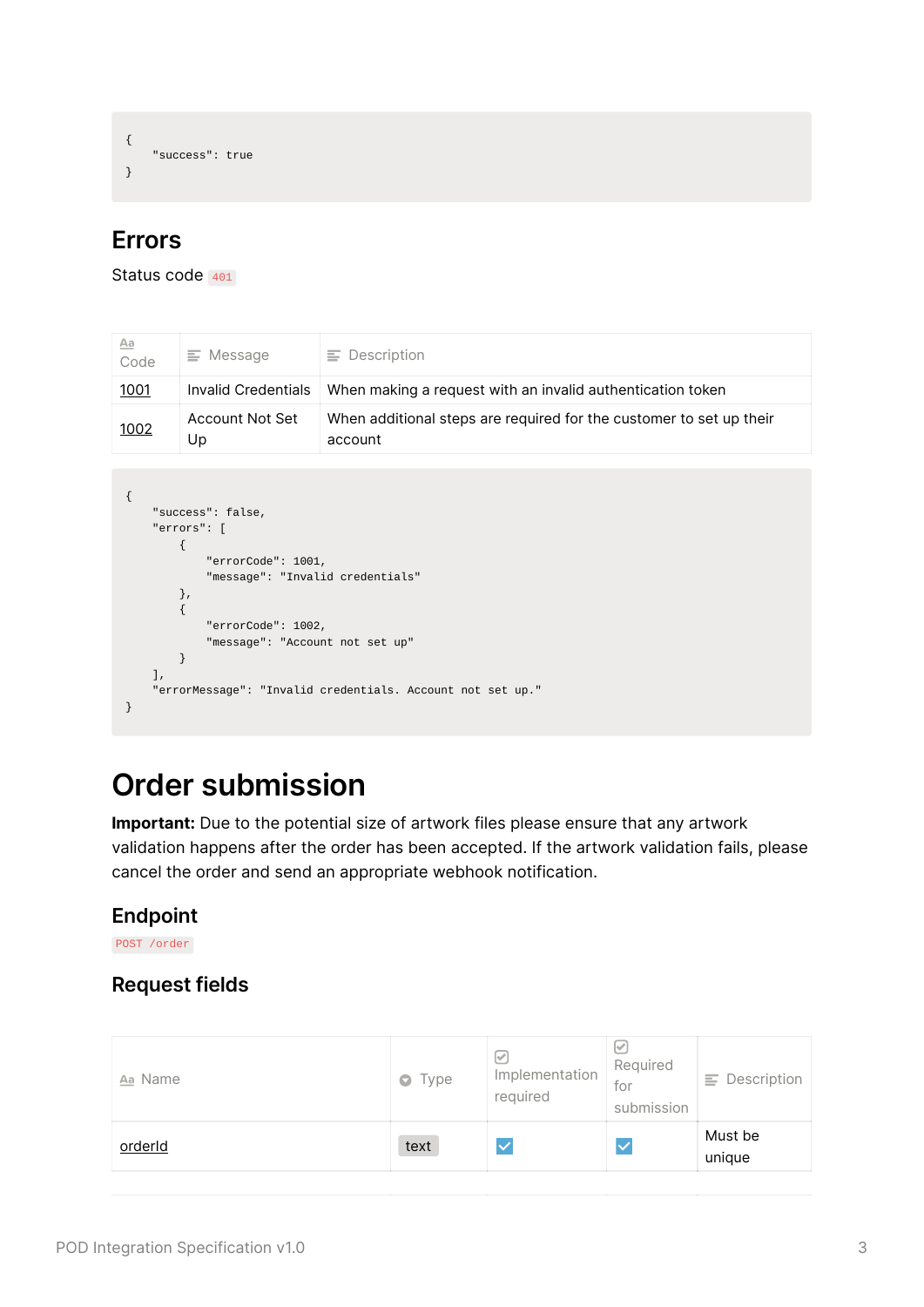| Aa Name                    | $\bullet$ Type | ☑<br>Implementation<br>required | $\odot$<br>Required<br>for<br>submission | $\equiv$ Description                                                                                                                                        |
|----------------------------|----------------|---------------------------------|------------------------------------------|-------------------------------------------------------------------------------------------------------------------------------------------------------------|
| poNumber                   | text           | П                               | - 1                                      | A customer-<br>specific<br>reference<br>number to<br>appear on<br>label or<br>packing slip                                                                  |
| webhookUrl                 | text           | $\checkmark$                    | $\checkmark$                             | <b>Status</b><br>notifications<br>for this order<br>must be send<br>to this URL.<br>Shipment<br>notifications<br>must also be<br>send to this<br><b>URL</b> |
| giftMessage                | text           | $\Box$                          | П                                        | Must support<br>newlines                                                                                                                                    |
| <i>internalNote</i>        | text           | П                               | $\Box$                                   |                                                                                                                                                             |
| packingSlipUrl             | text           | П                               | П                                        |                                                                                                                                                             |
| shippingLabelUrl           | text           | П                               | $\Box$                                   |                                                                                                                                                             |
| shippingAddress            | object         | $\checkmark$                    | $\checkmark$                             | Container for<br>the shipping<br>address                                                                                                                    |
| shippingAddress.firstName  | text           | $\blacktriangledown$            | $\checkmark$                             |                                                                                                                                                             |
| shippingAddress.lastName   | text           | $\checkmark$                    | $\blacktriangledown$                     |                                                                                                                                                             |
| shippingAddress.company    | text           | $\Box$                          | П                                        |                                                                                                                                                             |
| shippingAddress.address1   | text           | $\blacktriangledown$            | $\checkmark$                             |                                                                                                                                                             |
| shippingAddress.address2   | text           | $\checkmark$                    | $\checkmark$                             |                                                                                                                                                             |
| shippingAddress.address3   | text           | $\checkmark$                    | $\Box$                                   |                                                                                                                                                             |
| shippingAddress.address4   | text           | $\checkmark$                    | $\Box$                                   |                                                                                                                                                             |
| shippingAddress.city       | text           | $\blacktriangledown$            | $\blacktriangledown$                     |                                                                                                                                                             |
| shippingAddress.regionCode | text           | $\checkmark$                    | $\checkmark$                             | State/province<br>code                                                                                                                                      |
| shippingAddress.postalCode | text           | $\checkmark$                    | $\vert\mathbf{v}\vert$                   |                                                                                                                                                             |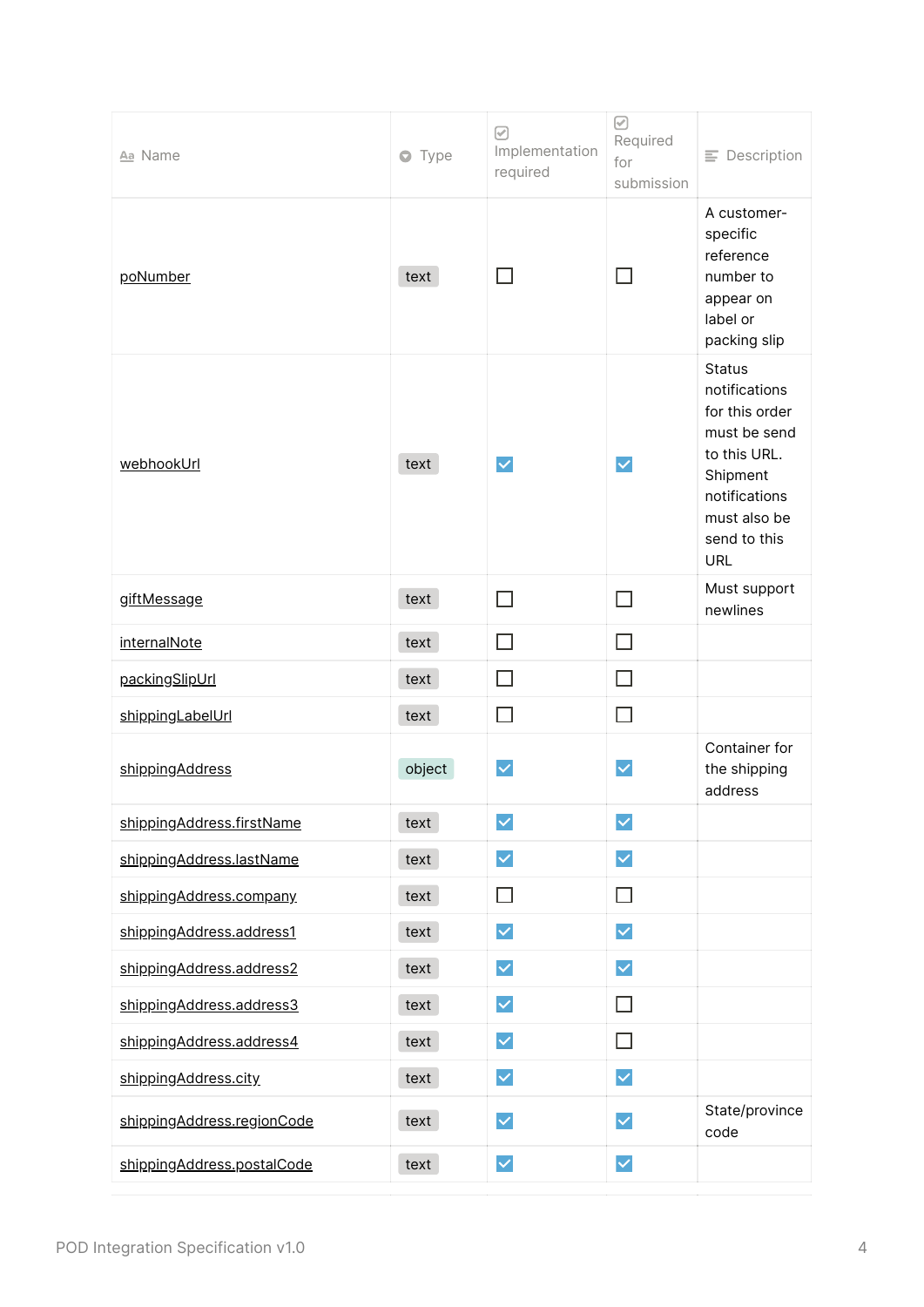| Aa Name                      | Type<br>$\bullet$ | ☑<br>Implementation<br>required | ☑<br>Required<br>for<br>submission | $\equiv$ Description                    |
|------------------------------|-------------------|---------------------------------|------------------------------------|-----------------------------------------|
| shippingAddress.countryCode  | text              | $\blacktriangledown$            | $\checkmark$                       | ISO 3166-1<br>Alpha-2 code              |
| shippingAddress.phone        | text              | П                               | $\Box$                             |                                         |
| shippingAddress.emailAddress | text              | ΙI                              | H                                  |                                         |
| billingAddress               | object            | $\Box$                          | $\checkmark$                       | Container for<br>the billing<br>address |
| billingAddress.firstName     | text              | $\blacktriangledown$            | $\checkmark$                       |                                         |
| billingAddress.lastName      | text              | $\blacktriangledown$            | $\checkmark$                       |                                         |
| billingAddress.company       | text              | ΙI                              | П                                  |                                         |
| billingAdrdress.address1     | text              | $\blacktriangledown$            | $\checkmark$                       |                                         |
| billingAddress.address2      | text              | $\blacktriangledown$            | $\checkmark$                       |                                         |
| billingAddress.city          | text              | $\blacktriangledown$            | $\checkmark$                       |                                         |
| billingAddress.regionCode    | text              | $\overline{\vee}$               | $\checkmark$                       | State/province<br>code                  |
| billingAddress.postalCode    | text              | $\blacktriangledown$            | $\checkmark$                       |                                         |
| billingAddress.countryCode   | text              | $\checkmark$                    | $\checkmark$                       | ISO 3166-1<br>Alpha-2 code              |
| billingAddress.phone         | text              |                                 | L.                                 |                                         |
| returnAddress                | object            |                                 |                                    | Container for<br>the return<br>address  |
| returnAddress.company        | text              | $\blacktriangledown$            | $\blacktriangledown$               |                                         |
| returnAddress.address1       | text              | $\blacktriangledown$            | $\checkmark$                       |                                         |
| returnAddress.address2       | text              | $\blacktriangledown$            | $\blacktriangledown$               |                                         |
| returnAddress.city           | text              | $\overline{\vee}$               | $\checkmark$                       |                                         |
| returnAddress.regionCode     | text              | $\blacktriangledown$            | $\checkmark$                       | State/province<br>code                  |
| returnAddress.postalCode     | text              | $\blacktriangledown$            | $\checkmark$                       |                                         |
| returnAddress.countryCode    | text              | $\blacktriangledown$            | $\checkmark$                       | ISO 3166-1<br>Alpha-2 code              |
| returnAddress.phone          | text              | $\vert \ \ \vert$               | П                                  |                                         |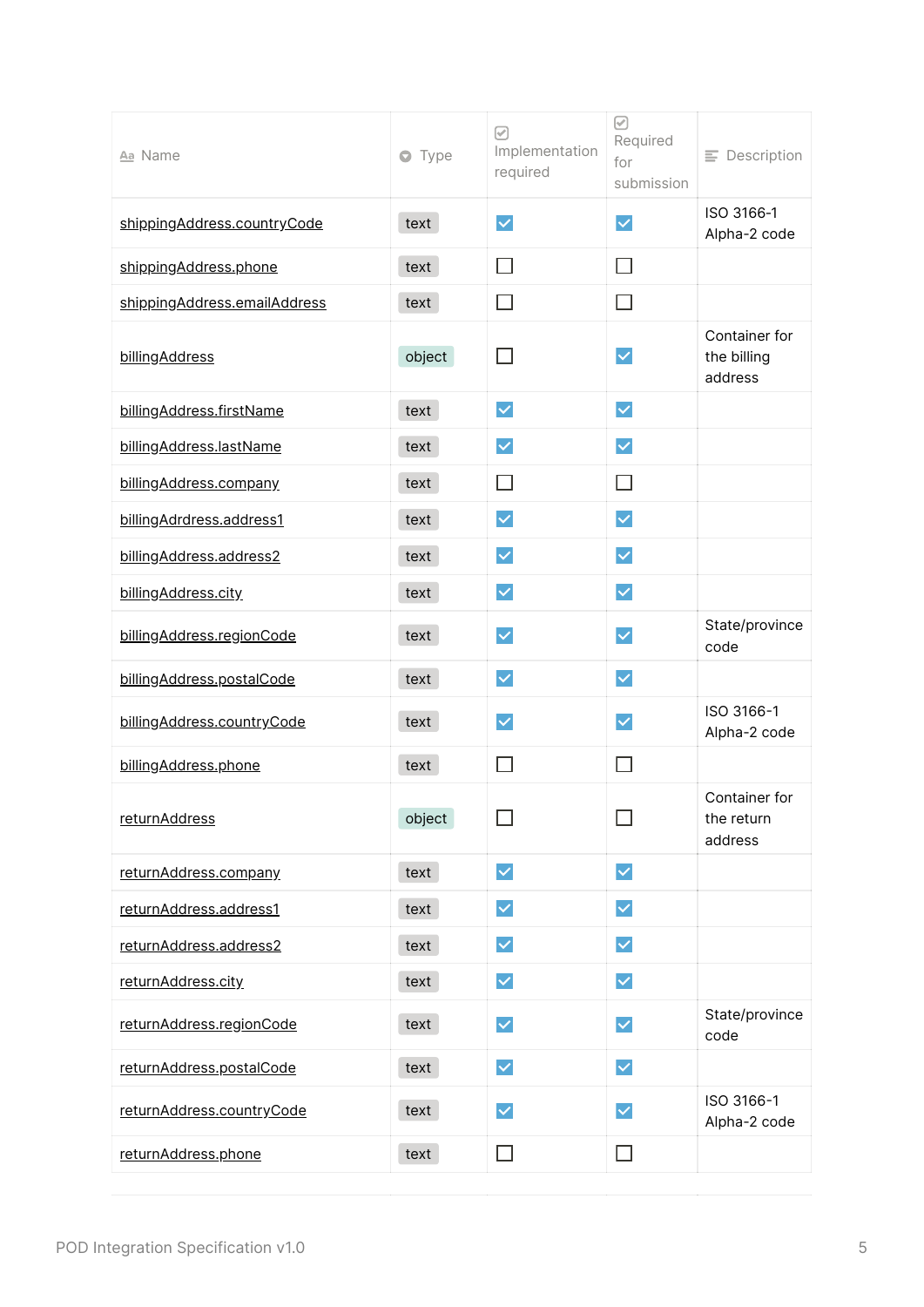| Aa Name                      | $\bullet$ Type | ☑<br>Implementation<br>required | ☑<br>Required<br>for<br>submission | $\equiv$ Description                                                                                                                                                                                       |
|------------------------------|----------------|---------------------------------|------------------------------------|------------------------------------------------------------------------------------------------------------------------------------------------------------------------------------------------------------|
| shipping                     | object         | $\blacktriangledown$            | $\blacktriangledown$               |                                                                                                                                                                                                            |
| shipping.account             | object         | П                               | H                                  | Specific<br>customer<br>shipping<br>account to be<br>used                                                                                                                                                  |
| shipping.account.number      | text           | $\blacktriangledown$            | П                                  |                                                                                                                                                                                                            |
| shipping.account.postalCode  | text           | $\blacktriangledown$            | $\Box$                             |                                                                                                                                                                                                            |
| shipping.account.countryCode | text           | $\checkmark$                    | П                                  |                                                                                                                                                                                                            |
| shipping.method              | text           | $\checkmark$                    | $\checkmark$                       | One of the<br>predefined<br>shipping<br>methods. We<br>require a list<br>of available<br>shipping<br>methods (and<br>this need to<br>be kept up-to-<br>date regularly<br>when you<br>make any<br>changes). |
| shipping.cost                | float          | $\mathsf{L}$                    |                                    |                                                                                                                                                                                                            |
| preferredShipDate            | datetime       | ΙI                              |                                    |                                                                                                                                                                                                            |
| preferredDeliveryDate        | datetime       | $\Box$                          | $\Box$                             |                                                                                                                                                                                                            |
| <u>items</u>                 | array          | $\blacktriangledown$            | $\checkmark$                       | Container for<br>order items                                                                                                                                                                               |
| items.n                      | object         | $\blacktriangledown$            | $\blacktriangledown$               | One or more<br>order items                                                                                                                                                                                 |
| items.n.printSku             | text           | $\blacktriangledown$            | $\blacktriangledown$               |                                                                                                                                                                                                            |
| items.n.quantity             | integer        | $\blacktriangledown$            | $\blacktriangledown$               |                                                                                                                                                                                                            |
| items.n.customerSku          | text           | $\Box$                          | $\Box$                             |                                                                                                                                                                                                            |
| items.n.internalld           | text           | $\blacktriangledown$            | $\checkmark$                       |                                                                                                                                                                                                            |
| items.n.unitPrice            | float          | $\blacktriangledown$            | $\Box$                             |                                                                                                                                                                                                            |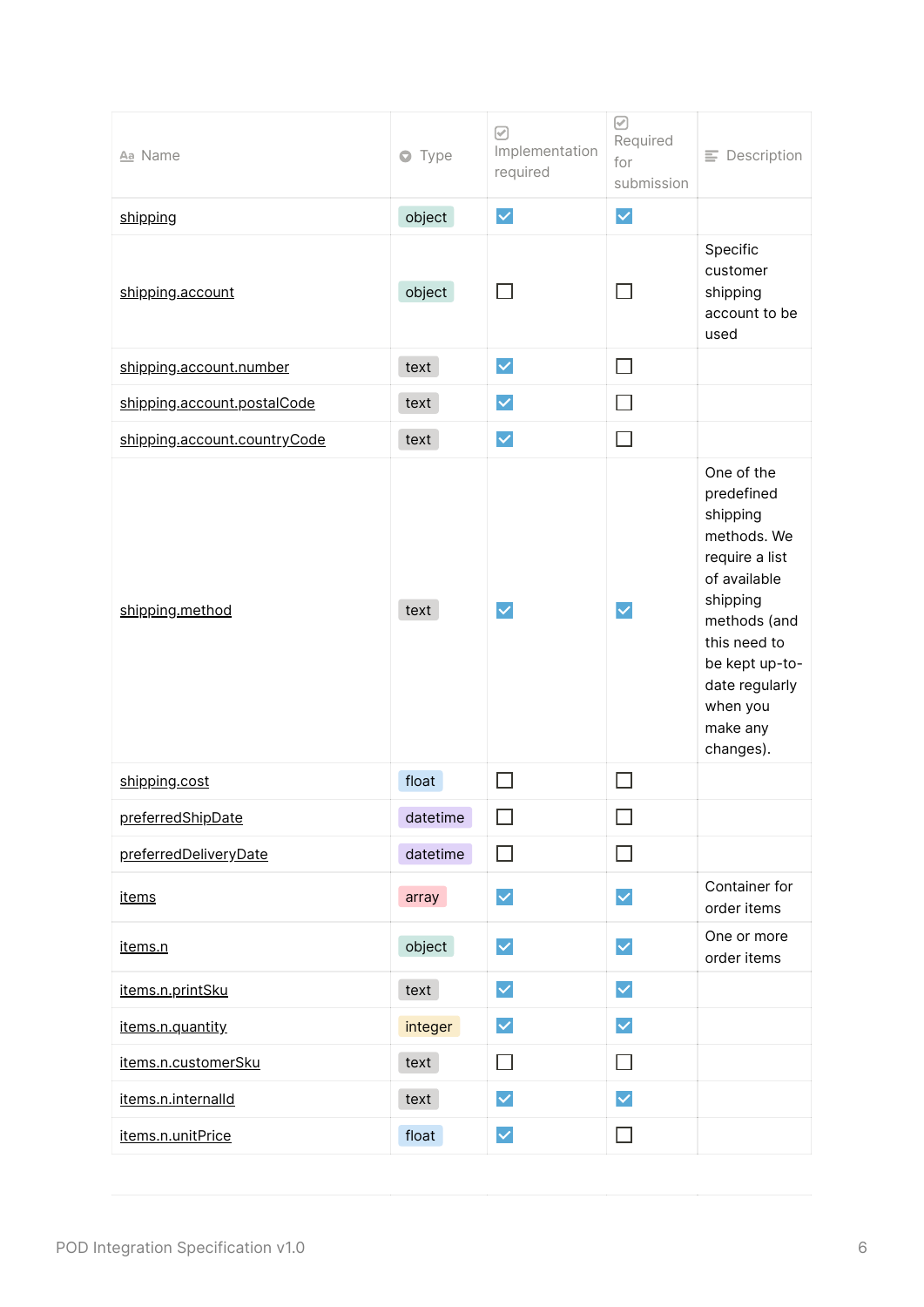| Aa Name                           | Type<br>$\bullet$ | ☑<br>Implementation<br>required | ☑<br>Required<br>for<br>submission | $\equiv$ Description                                                                                                                                            |
|-----------------------------------|-------------------|---------------------------------|------------------------------------|-----------------------------------------------------------------------------------------------------------------------------------------------------------------|
| items.n.printDetails              | object            | $\blacktriangledown$            | $\checkmark$                       | Container for<br>the print<br>details                                                                                                                           |
| items.n.printDetails.n            | array             | $\checkmark$                    | $\checkmark$                       | One or more<br>print location<br>and<br>information                                                                                                             |
| items.n.printDetails.n.location   | text              | $\checkmark$                    | $\blacktriangledown$               |                                                                                                                                                                 |
| items.n.printDetails.n.printUrl   | text              | $\blacktriangledown$            | П                                  |                                                                                                                                                                 |
| items.n.printDetails.n.previewUrl | text              | $\blacktriangledown$            | $\Box$                             |                                                                                                                                                                 |
| items.n.printDetails.n.designId   | text              | $\checkmark$                    |                                    | It is possible<br>to only require<br>a design id<br>which<br>contains all<br>required print<br>information. In<br>this case we<br>will omit the<br>other fields |
| items.n.printDetails.n.type       | text              | П                               | $\Box$                             |                                                                                                                                                                 |
| items.n.printDetails.n.xOffset    | text              |                                 | $\mathcal{A}$                      |                                                                                                                                                                 |
| items.n.printDetails.n.yOffset    | text              |                                 |                                    |                                                                                                                                                                 |
| items.n.options                   | object            | M                               | $\checkmark$                       | Container for<br>the product<br>options                                                                                                                         |
| items.n.options.size              | text              | $\checkmark$                    |                                    | If you require<br>the size to be<br>in a specific<br>format please<br>provide the<br>list of allowed<br>sizes                                                   |
| items.n.options.color             | text              | $\blacktriangledown$            | $\mathsf{L}$                       |                                                                                                                                                                 |
| items.n.options.optionN           | text              | $\checkmark$                    |                                    | Zero or more<br>extra product<br>options                                                                                                                        |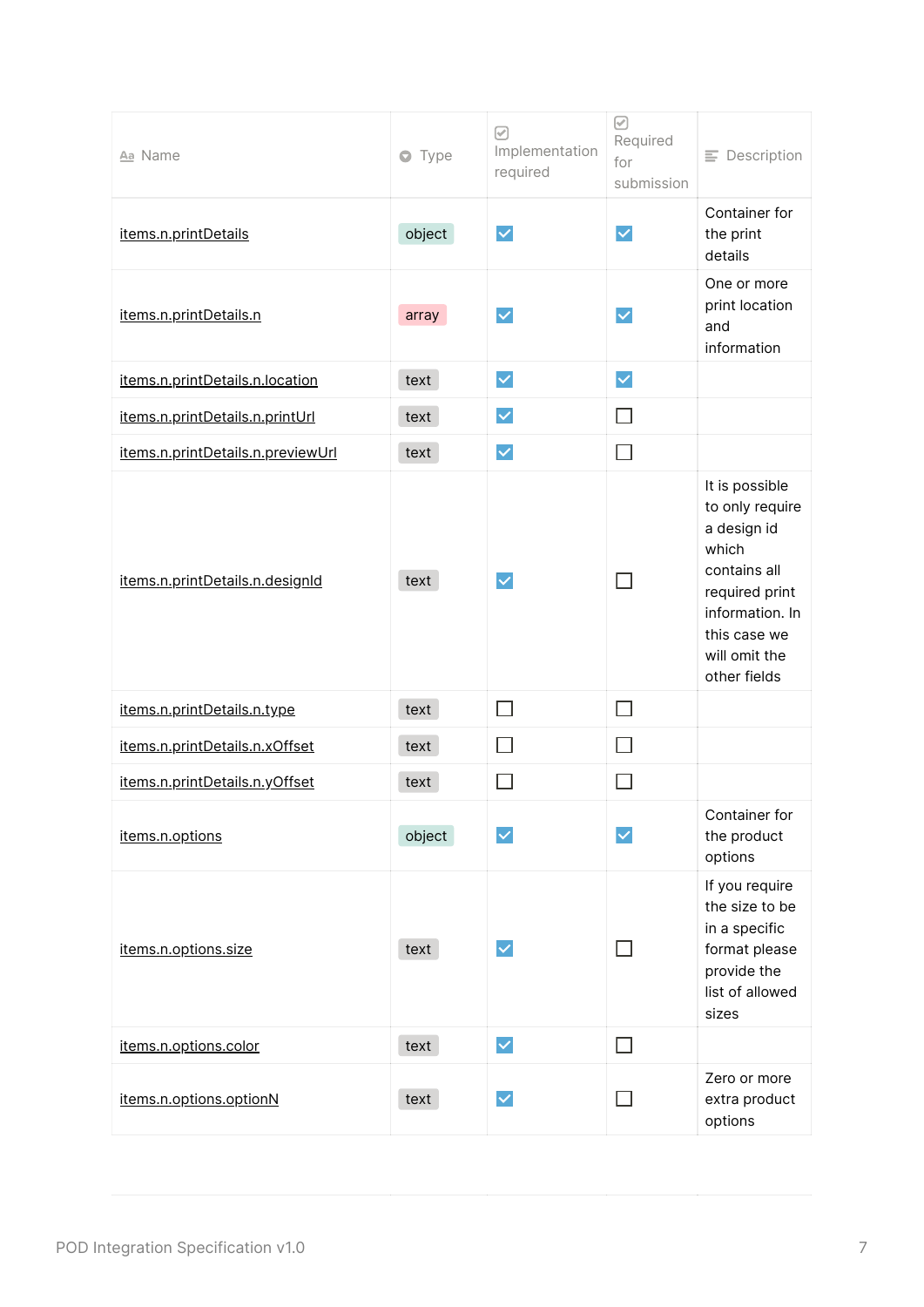| Aa Name                               | Type<br>$\bullet$ | び<br>Implementation<br>required | $ \mathcal{S} $<br>Required<br>for<br>submission | $\equiv$ Description                                  |
|---------------------------------------|-------------------|---------------------------------|--------------------------------------------------|-------------------------------------------------------|
| items.n.customs                       | object            | $\checkmark$                    |                                                  | Container for<br>information<br>related to<br>customs |
| items.n.customs.htsCode               | text              | $\checkmark$                    |                                                  |                                                       |
| items.n.customs.countryOfOrigin       | text              | $\checkmark$                    |                                                  |                                                       |
| items.n.customs.lineItemDeclaredValue | float             | $\checkmark$                    |                                                  |                                                       |
| items.n.internalNote                  | text              | $\checkmark$                    |                                                  |                                                       |
| Untitled                              |                   |                                 |                                                  |                                                       |

## <span id="page-7-0"></span>**Sample payload**

```
{
    "orderId": "api-12345",
    "poNumber": "inv-38476fk",
    "webhookUrl": "https://app.orderdesk.me/xt/35455436/d37dy372yd732kencebficrcb",
    "giftMessage": "Happy birthday!\n\nFrom all of us",
    "internalNote": "A message here",
    "packingSlipUrl": "https://dropbox.com/f4tc49i4dfc43f7d4r434.jpeg?dl=1",
    "shippingLabelUrl": "https://dropbox.com/94dijrn43ur48ydbf7vc4g.jpeg?dl=1",
    "shippingAddress": {
        "firstName": "Eleanor",
        "lastName": "Brooks",
        "company": "A. J. August Fashionwear",
        "address1": "1271 Hall Valley Drive",
        "address2": "Door 12",
        "address3": "",
        "address4": "",
        "city": "Wheeling",
        "regionCode": "WV",
        "postalCode": "26003",
        "countryCode": "US",
        "phone": "304-713-3136",
        "emailAddress": "eleanor.brooks@example.com"
    },
    "billingAddress": {
        "firstName": "John",
        "lastName": "Lucas",
        "company": "A. J. August Fashionwear",
        "address1": "1271 Hall Valley Drive",
        "address2": "",
        "city": "Wheeling",
        "regionCode": "WV
        "postalCode": "26003",
        "countryCode": "US",
        "phone": ""
    },
    "returnAddress": {
        "company": "Stratacard",
        "address1": "2836",
        "address2": "Crowfield Road",
```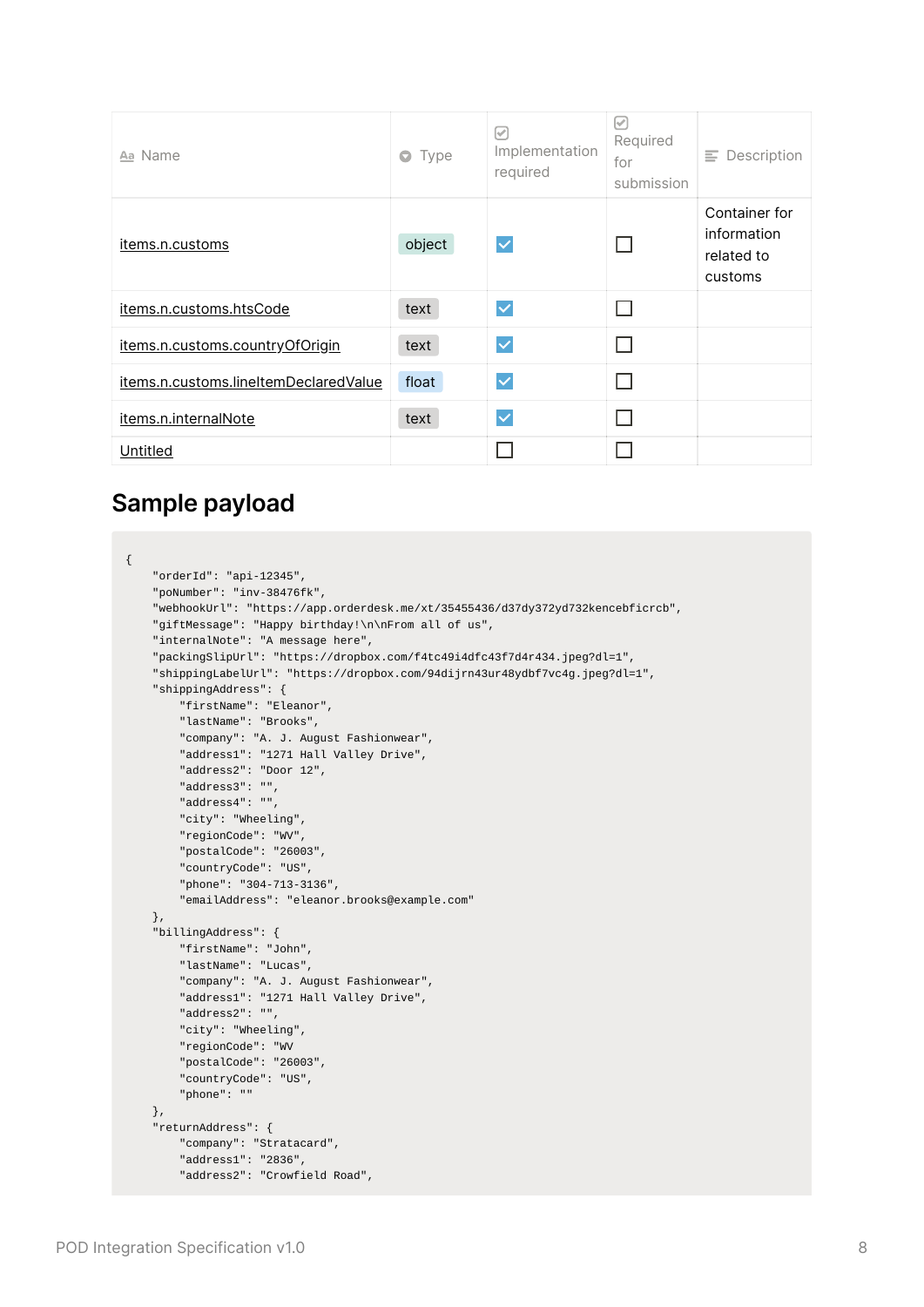```
"city": "Dousman",
        "regionCode": "WI",
        "postalCode": "53118",
        "countryCode": "US",
        "phone": ""
    },
    "shipping": {
        "account": {
            "number": "49575631",
            "postalCode": "26003",
            "country": "US"
        },
        "method": "UPS Express",
        "cost": "24.60",
        "preferredDeliveryDate": "2021-01-05"
    },
    "items": [
        {
            "printSku": "T501",
            "quantity": "3",
            "customerSku": "T-SHIRT_BXL_1203",
            "internalId": "string",
            "unitPrice": "15.99",
            "printDetails": {
                \lceil"location": "front",
                    "printUrl": "https://dropbox.com/t-shirt-company-logo.png?dl=1",
                    "previewUrl": "https://dropbox.com/t-shirt-preview.png?dl=1",
                    "type": "embroidery",
                ]
             },
            "options": {
                "size": "XL",
                "color": "black",
                "customText": "Nice text"
            },
            "customs": {
                "htsCode": "0901.11",
                "countryOfOrigin": "US",
                "lineItemDeclaredValue": "19.99"
            },
            "internalNote": "?string"
        }
   ]
}
```
#### <span id="page-8-0"></span>**Success response**

Status code 201

```
{
    "success": true,
    "fulfillmentId": "649524",
}
```

| Aa Name | $\bullet$ Type | reguired? | Implementation $\vert \equiv$ Description |
|---------|----------------|-----------|-------------------------------------------|
|---------|----------------|-----------|-------------------------------------------|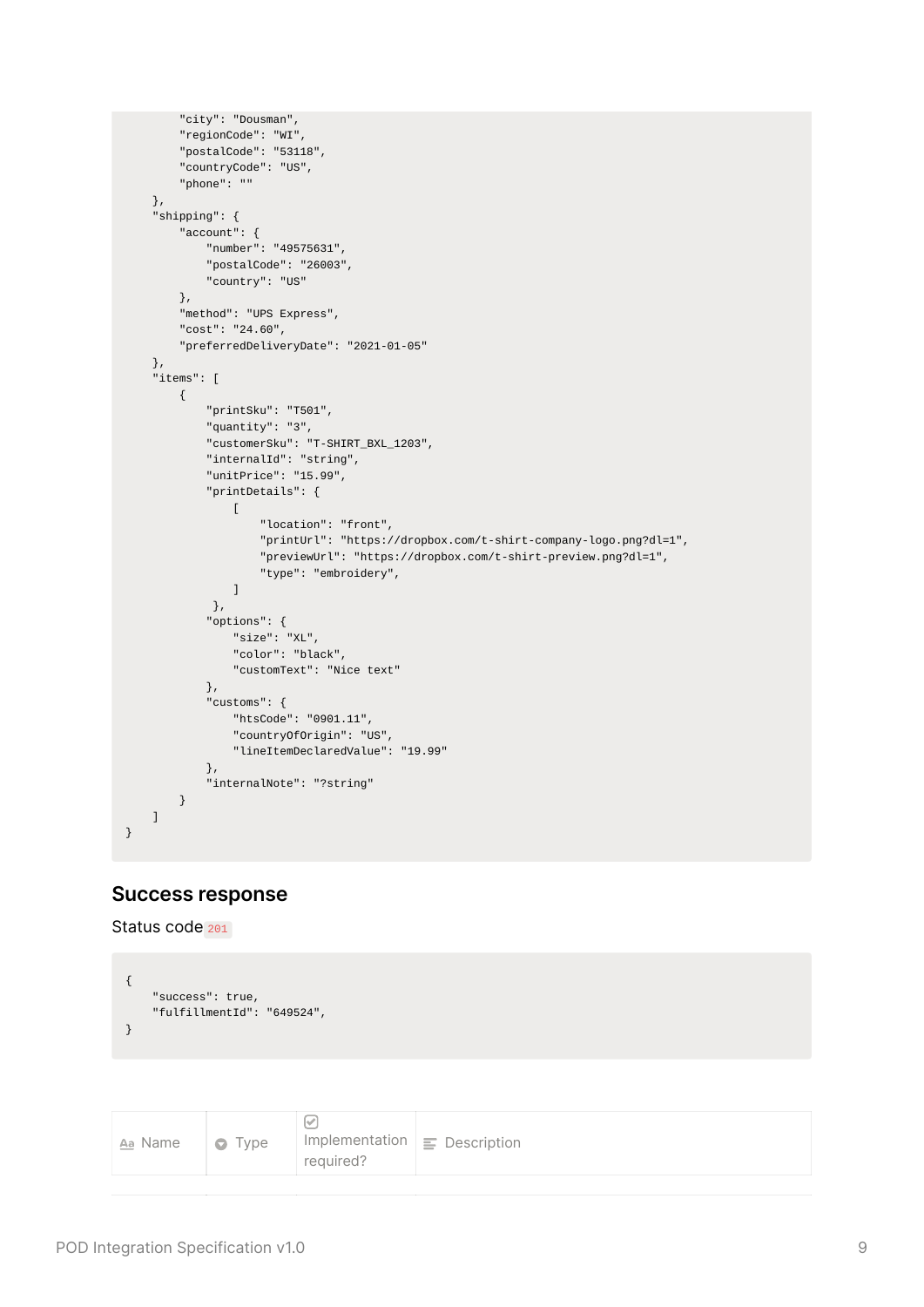| Aa Name       | $\bullet$ Type | Implementation<br>required? | Ξ.<br>Description                                                                                        |
|---------------|----------------|-----------------------------|----------------------------------------------------------------------------------------------------------|
| success       | boolean        | $\checkmark$                |                                                                                                          |
| fulfillmentId | string         | $\overline{\vee}$           | The reference to the order in your system. This will be<br>used in all subsequent requests and responses |

## <span id="page-9-0"></span>**Errors**

Status code 400

| Aa<br>Code | $\equiv$ Message                | $\equiv$ Extra<br>information | $\equiv$ Description                                                    |
|------------|---------------------------------|-------------------------------|-------------------------------------------------------------------------|
| 2001       | Duplicate order ID              | fulfillmentId                 | The fulfillment id returned must be the existing<br>order in the system |
| 3000       | Invalid shipping<br>address     |                               | Either use this error state or one of the specific<br>ones below        |
| 3001       | Invalid shipping<br>address 1   |                               |                                                                         |
| 3002       | Invalid shipping<br>address 2   |                               |                                                                         |
| 3003       | Invalid shipping<br>address 3   |                               |                                                                         |
| 3004       | Invalid shipping<br>address 4   |                               |                                                                         |
| 3005       | Invalid shipping city           |                               |                                                                         |
| 3006       | Invalid shipping<br>region      |                               |                                                                         |
| 3007       | Invalid shipping<br>postal code |                               |                                                                         |
| 3008       | Invalid shipping<br>country     |                               |                                                                         |
| 3100       | Invalid billing<br>address      |                               | Either use this error state or one of the specific<br>ones below        |
| 3101       | Invalid billing<br>address 1    |                               |                                                                         |
| 3102       | Invalid billing<br>address 2    |                               |                                                                         |
| 3105       | Invalid billing city            |                               |                                                                         |
| 3106       | Invalid billing region          |                               |                                                                         |
| 3107       | Invalid billing postal<br>code  |                               |                                                                         |
| 3108       | Invalid billing country         |                               |                                                                         |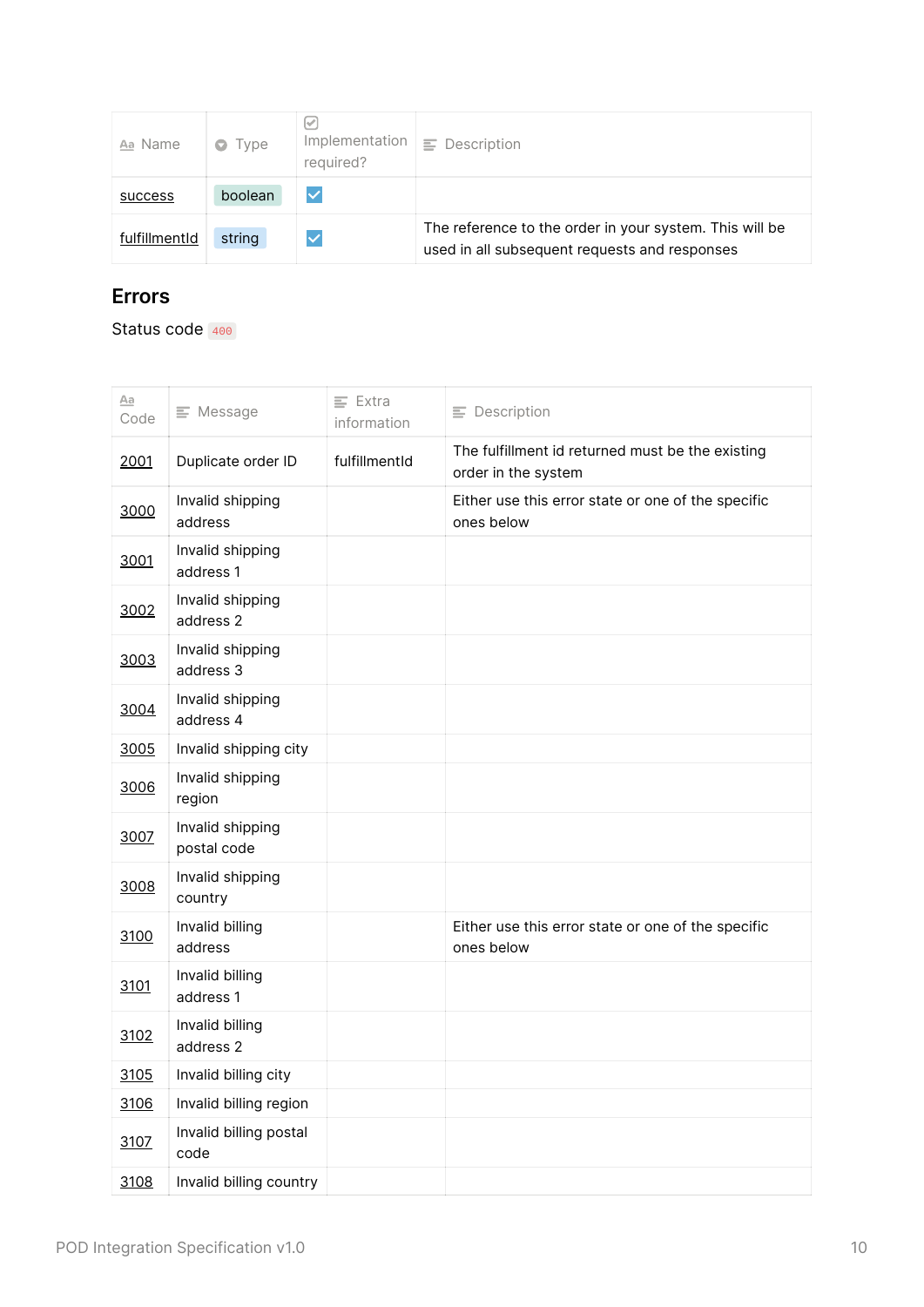| Aa<br>Code | $\equiv$ Message              | $\equiv$ Extra<br>information | $\equiv$ Description                                             |
|------------|-------------------------------|-------------------------------|------------------------------------------------------------------|
| 3200       | Invalid return<br>address     |                               | Either use this error state or one of the specific<br>ones below |
| 3201       | Invalid return<br>address 1   |                               |                                                                  |
| 3202       | Invalid return<br>address 2   |                               |                                                                  |
| 3205       | Invalid return city           |                               |                                                                  |
| 3206       | Invalid return region         |                               |                                                                  |
| 3207       | Invalid return postal<br>code |                               |                                                                  |
| 3208       | Invalid return country        |                               |                                                                  |
| 4001       | Missing print SKU             |                               |                                                                  |
| 4002       | Invalid print SKU             | printSku                      |                                                                  |
| 4003       | Missing print location        |                               |                                                                  |
| 4004       | Invalid print location        | location                      |                                                                  |
| 4005       | Invalid type                  | type                          |                                                                  |
| 4006       | Invalid design id             | designId                      |                                                                  |
| 4007       | Invalid size                  | size                          |                                                                  |
| 4008       | Invalid color                 | color                         |                                                                  |
| 4009       | Invalid option                | option, value                 |                                                                  |
| 5001       | Invalid shipping<br>method    |                               |                                                                  |
| 5100       | Invalid shipping<br>account   |                               |                                                                  |

## <span id="page-10-0"></span>**Sample error responses**

#### **Duplicate order**

```
{
   "success": false,
    "errors": [
      {
           "errorCode": 2001,
           "message": "Duplicate order ID",
           "fulfillmentId": "649524"
       }
   ],
    "errorMessage": "Duplicate order ID"
}
```
#### **Invalid address**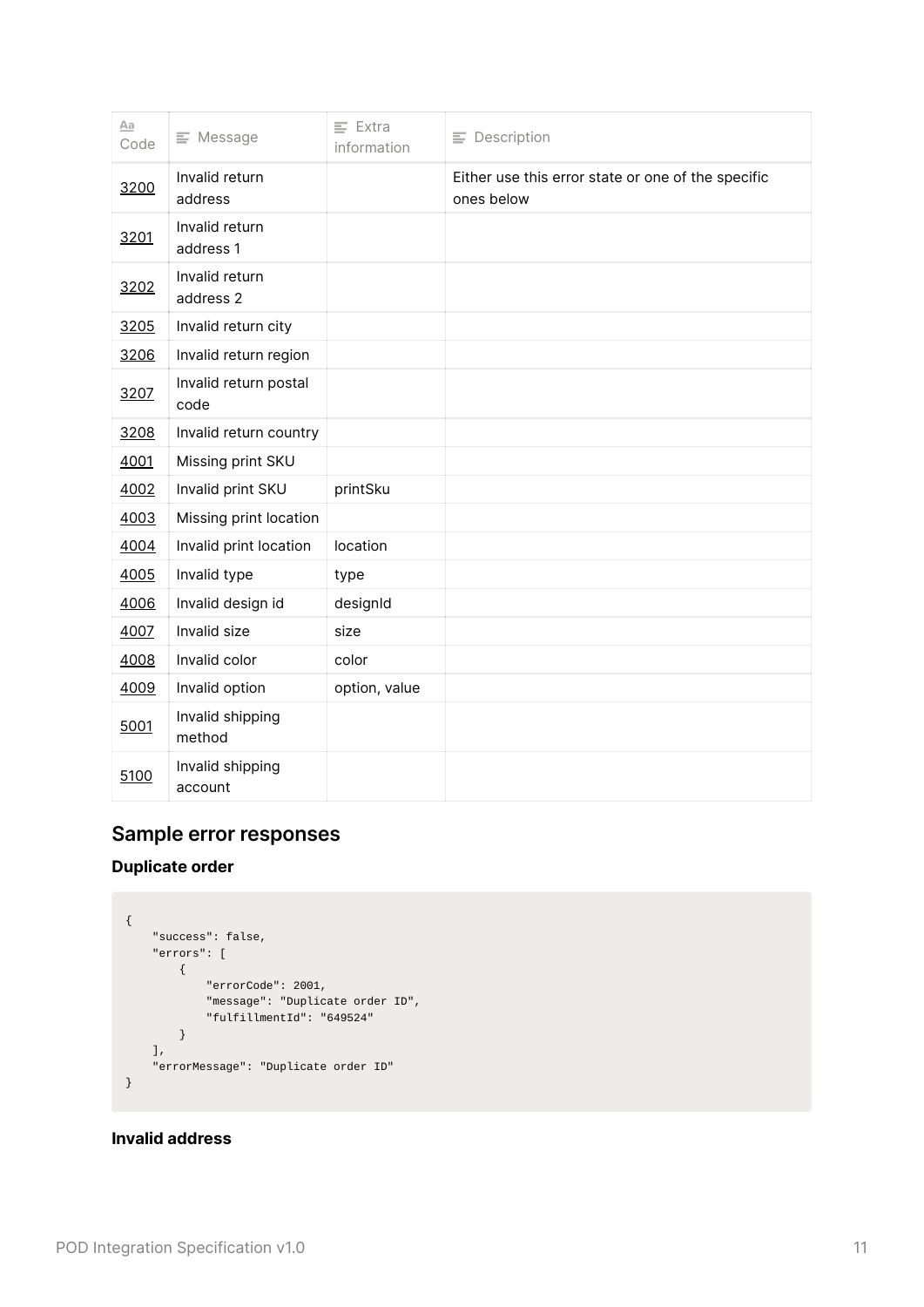```
{
    "success": false,
    "errors": [
       {
            "errorCode": 3001,
            "message": "Invalid shipping address 1"
        },
        {
            "errorCode": 3102,
            "message": "Invalid billing address 2"
        }
    ],
    "errorMessage": "Invalid shipping address 1. Invalid billing address 2."
}
```
#### **Invalid shipping info**

```
{
    "success": false,
    "errors": [
      \{"errorCode": 5001,
            "message": "Invalid shipping method"
       }
    ],
    "errorMessage": "Invalid shipping method"
}
```
#### **Invalid items**

```
{
    "success": false,
    "errors": [
       {
            "errorCode": 4001,
            "message": "Missing print SKU"
        },
        {
            "errorCode": 4002,
            "message": "Invalid print SKU",
            "printSku": "XC-1154"
        }
    ],
    "errorMessage": "Missing print SKU. Invalid print SKU."
}
```
## <span id="page-11-0"></span>**Check status**

#### <span id="page-11-1"></span>**Endpoint**

GET /order/<fulfillmentId>

#### <span id="page-11-2"></span>**Supported statuses**

received , accepted , in production , printed , shipped , delivered , held , stalled , canceled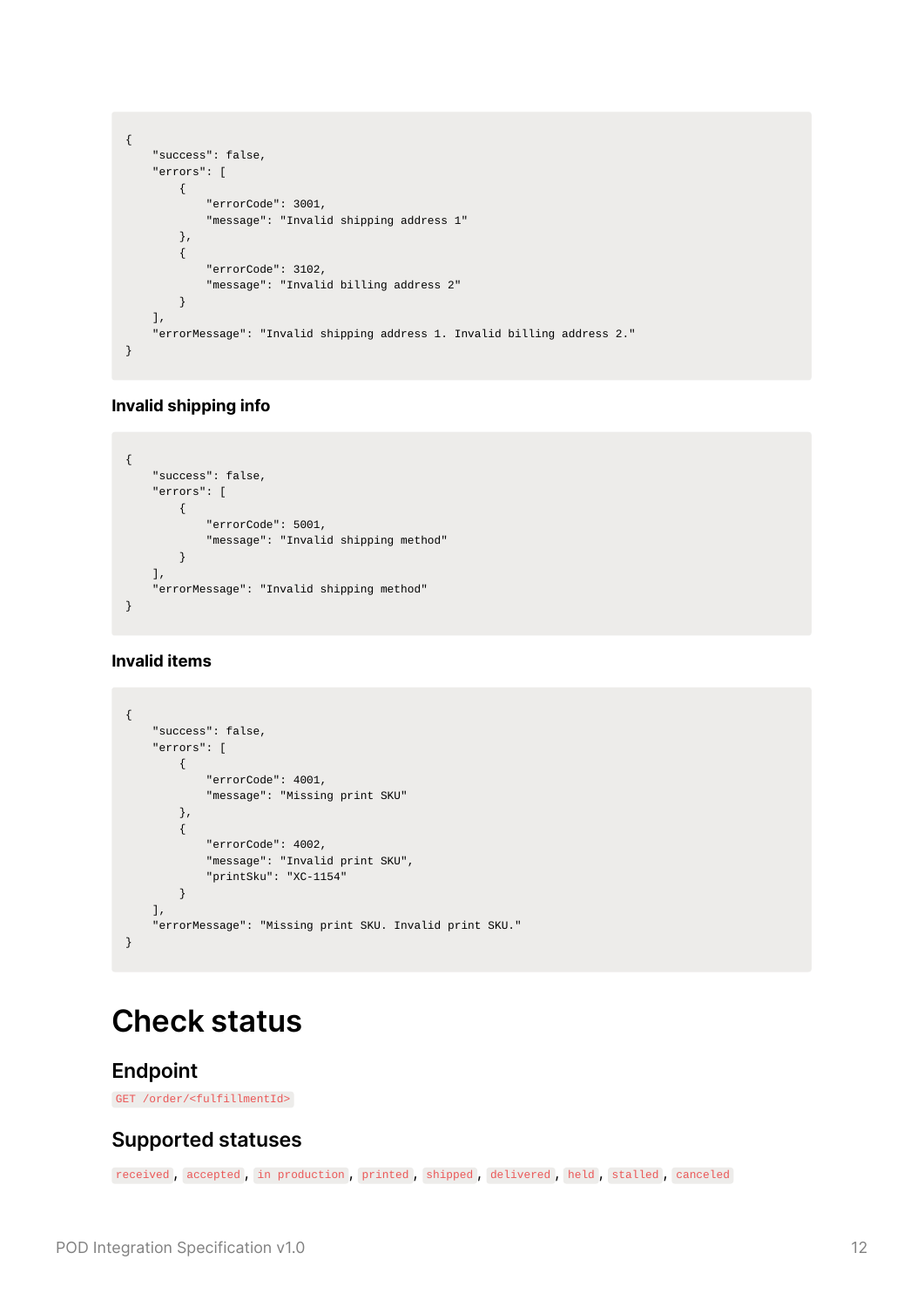#### <span id="page-12-0"></span>**Success response**

Status code 200

| Aa Name                          | Type<br>o | $\lbrack \checkmark \rbrack$<br>Implementation<br>required | $\equiv$ Description                                                                                                              |
|----------------------------------|-----------|------------------------------------------------------------|-----------------------------------------------------------------------------------------------------------------------------------|
| success                          | boolean   | $\checkmark$                                               |                                                                                                                                   |
| order                            | object    | $\checkmark$                                               | Order must contain the entire<br>order object as defined in order<br>submissions in addition to the<br>status and shipment fields |
| order.status                     | enum      | $\checkmark$                                               | One of the supported statuses                                                                                                     |
| order.shipments                  | array     | $\checkmark$                                               | Container with zero or more<br>shipments                                                                                          |
| order.shipments.n.trackingNumber | string    | $\checkmark$                                               | Do not use placeholder tracking<br>numbers                                                                                        |
| order.shipments.n.carrier        | string    | $\checkmark$                                               |                                                                                                                                   |
| order.shipments.n.trackingUrl    | string    | ⊓                                                          |                                                                                                                                   |
| order.shipments.n.shipMethod     | string    | $\checkmark$                                               |                                                                                                                                   |
| order.shipments.n.cost           | float     |                                                            |                                                                                                                                   |
| order.shipments.n.weight         | float     | П                                                          |                                                                                                                                   |
| order.shipments.n.shipDate       | datetime  | П                                                          |                                                                                                                                   |
| order.shipments.n.deliveryDate   | datetime  |                                                            |                                                                                                                                   |
| Untitled                         |           |                                                            |                                                                                                                                   |

#### <span id="page-12-1"></span>**Example response**

```
{
   "success": true,
   "order": {
     "orderId": "api-12345",
     "fulfillmentId": "649524",
     "poNumber": "inv-38476fk",
     "webhookUrl": "https://app.orderdesk.me/xt/35455436/d37dy372yd732kencebficrcb",
     "giftMessage": "Happy birthday!\n\nFrom all of us",
     "internalNote": "0?string",
     "packingSlipUrl": "https://dropbox.com/f4tc49i4dfc43f7d4r434.jpeg?dl=1",
     "shippingLabelUrl": "https://dropbox.com/94dijrn43ur48ydbf7vc4g.jpeg?dl=1",
     "shippingAddress": {
          "firstName": "Eleanor",
         "lastName": "Brooks",
         "company": "A. J. August Fashionwear",
         "address1": "1271 Hall Valley Drive",
         "address2": "Door 12",
```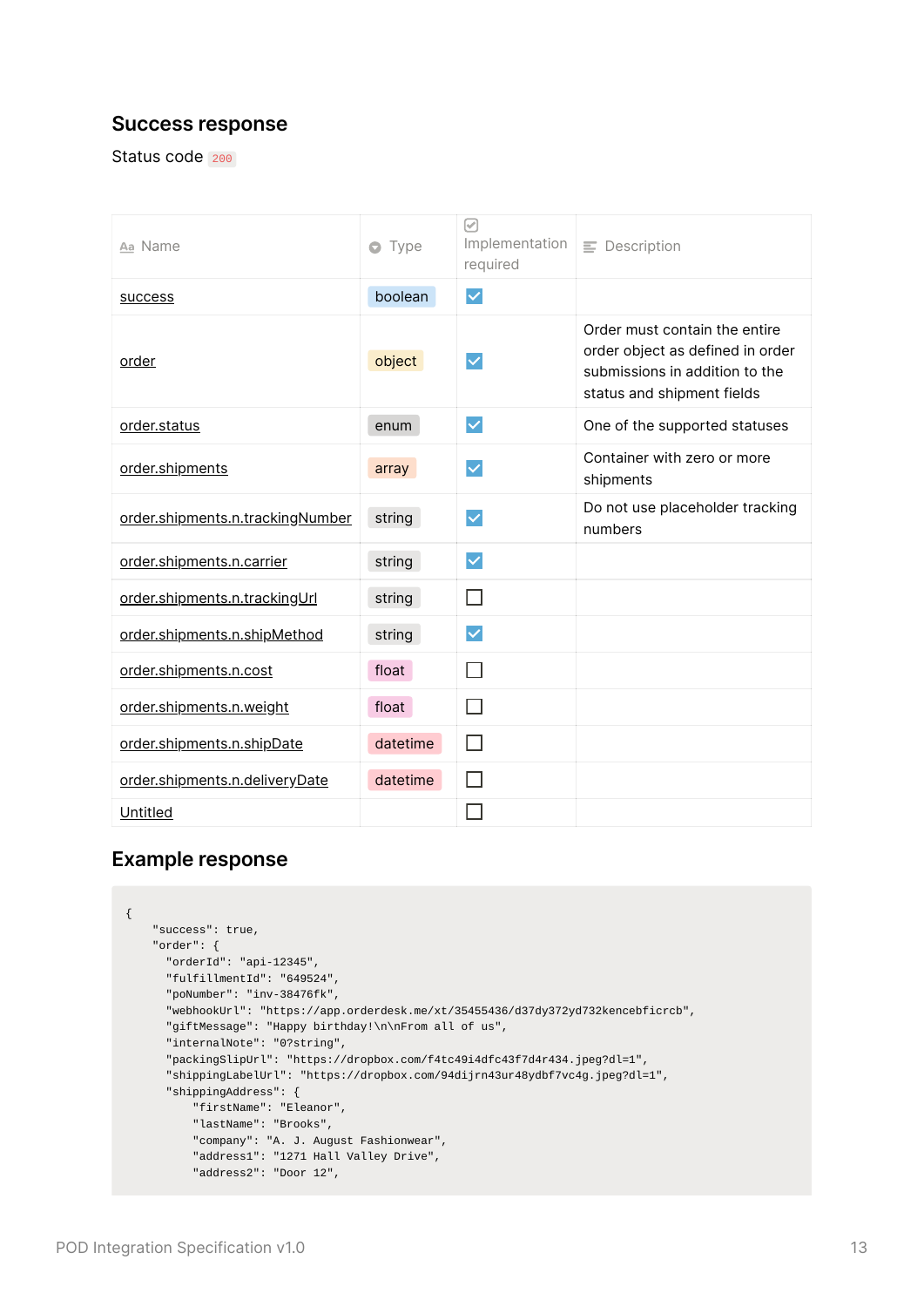```
"address3": "",
    "address4": "",
    "city": "Wheeling",
    "regionCode": "WV",
    "postalCode": "26003",
    "countryCode": "US",
    "phone": "304-713-3136",
    "emailAddress": "eleanor.brooks@example.com"
},
"billingAddress": {
    "firstName": "John",
    "lastName": "Lucas",
    "company": "A. J. August Fashionwear",
    "address1": "1271 Hall Valley Drive",
    "address2": "",
    "city": "Wheeling",
    "regionCode": "WV
    "postalCode": "26003",
    "countryCode": "US",
    "phone": ""
},
"returnAddress": {
    "company": "Stratacard",
    "address1": "2836",
    "address2": "Crowfield Road",
    "city": "Dousman",
    "regionCode": "WI",
    "postalCode": "53118",
    "countryCode": "US",
    "phone": ""
},
"shipping": {
    "account": {
        "number": "49575631",
        "postalCode": "26003",
        "country": "US"
    },
    "method": "string",
    "cost": "24.60",
    "preferredDeliveryDate": "2021-01-05"
},
"items": [
{
    "printSku": "T501",
    "quantity": "3",
    "customerSku": "T-SHIRT_BXL_1203",
    "internalId": "string",
    "unitPrice": "15.99",
    "printDetails": {
        \Gamma"location": "front",
            "printUrl": "https://dropbox.com/t-shirt-company-logo.png?dl=1",
            "previewUrl": "https://dropbox.com/t-shirt-preview.png?dl=1",
            "type": "embroidery",
        ]
    },
    "options": {
        "size": "XL",
        "color": "black",
        "customText": "Nice text"
    },
    "customs": {
        "htsCode": "0901.11",
        "countryOfOrigin": "US",
        "lineItemDeclaredValue": "19.99"
    },
```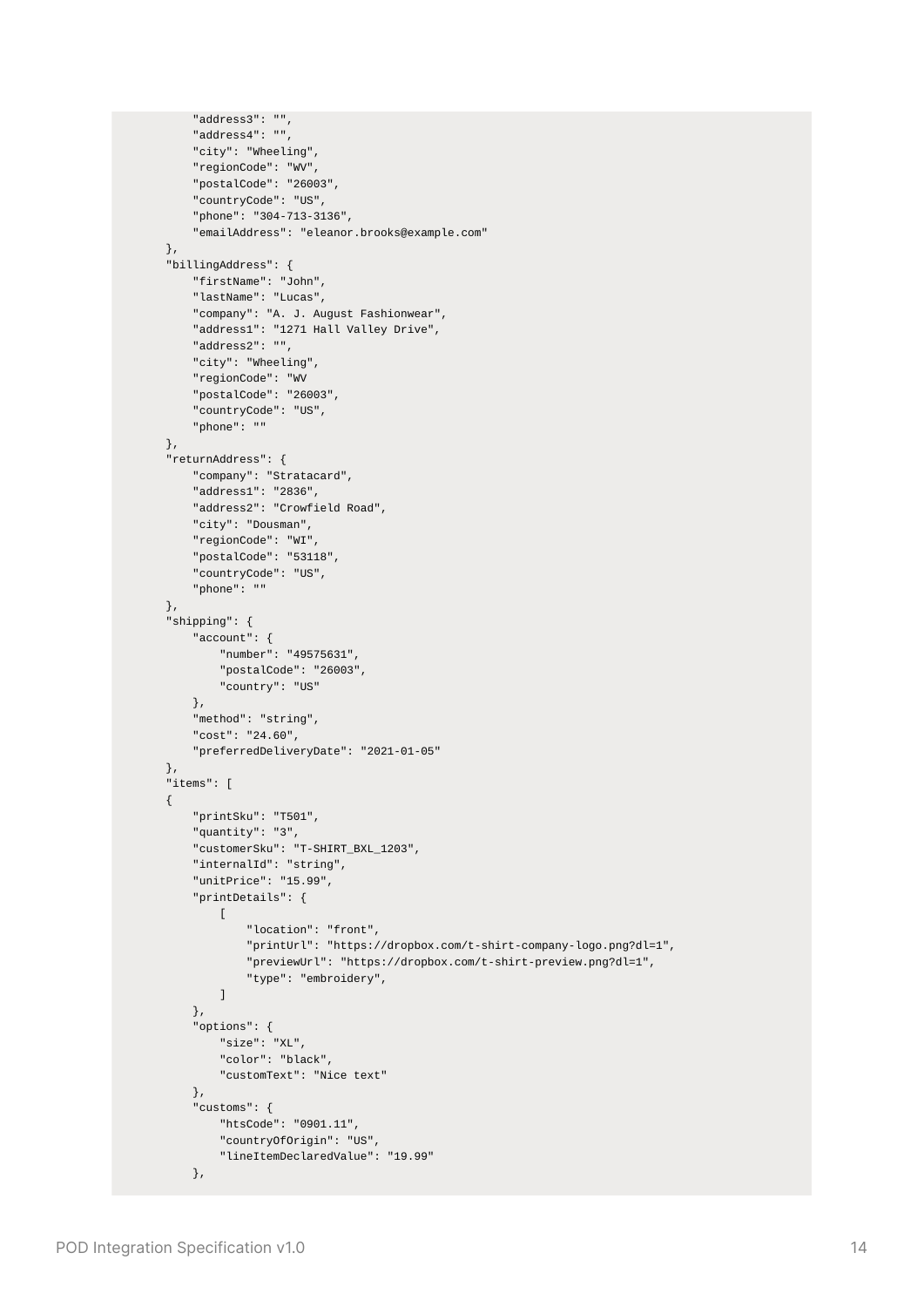```
"internalNote": "?string"
     }
  ],
  "status": "shipped",
       "shipments": [
           {
               "trackingNumber": "L9374364393",
               "carrier": "UPS",
               "shipMethod": "Express",
               "cost": "29.00",
               "shipDate": "2021-01-08 15:13:15",
               "deliveryDate": "2021-01-08 20:01:48"
           }
       ]
   }
}
```
#### <span id="page-14-0"></span>**Errors**

Status code 404

```
\underline{Aa} Code \equiv Message
2004 Order not found
{
    "success": false,
    "errors": [
      \{"errorCode": 2004,
            "message": "Order not found"
       }
    ],
    "errorMessage": "Order not found"
}
```
## <span id="page-14-1"></span>**Cancel order**

#### <span id="page-14-2"></span>**Endpoint**

POST /order/<fulfillmentId>/cancel

#### <span id="page-14-3"></span>**Success response**

Status code 200

```
{
   "success": true
}
```
#### <span id="page-14-4"></span>**Errors**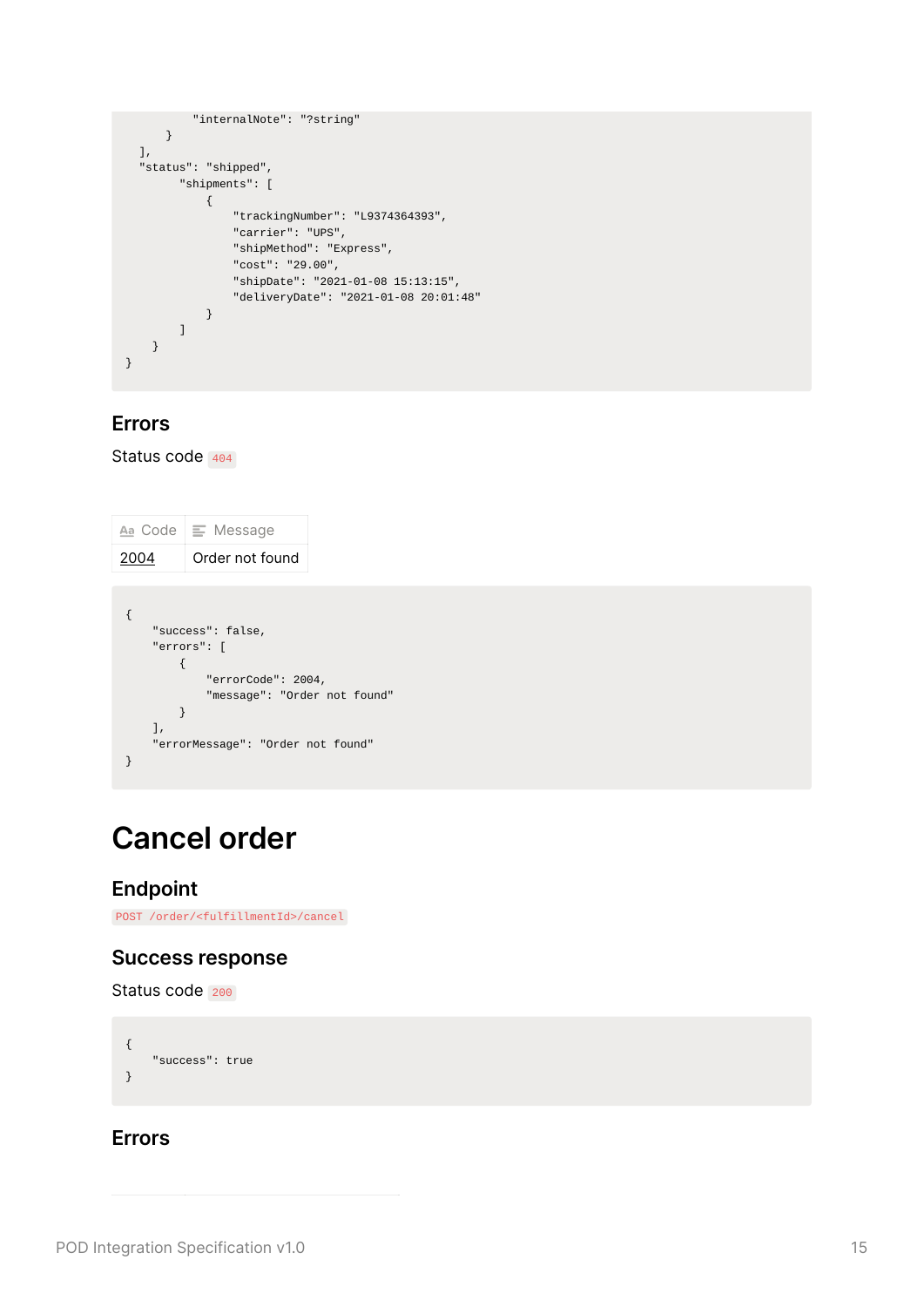| Aa Code | $\equiv$ Message               |
|---------|--------------------------------|
| 2004    | Order not found                |
| 6001    | Order is already canceled      |
| 6002    | Order is already in production |
| SOO3.   | Order is already shipped       |

```
{
    "success": false,
    "errors": [
       {
            "errorCode": 6001,
            "message": "Order is already canceled",
       }
   ]
}
{
    "success": false,
    "errors": [
       {
            "errorCode": 6002,
            "message": "Order is already in production",
       }
    ]
}
{
    "success": false,
    "errors": [
       {
            "errorCode": 6003,
           "message": "Order is already shipped",
       }
   ]
}
```
## <span id="page-15-0"></span>**Webhooks**

When our webhook response fails retry at varying intervals.

For improved security, please sign your requests.

If we send back an HTTP status 410, please remove the webhook subscription.

### <span id="page-15-1"></span>**Endpoint**

POST to the endpoint provided we sent as webhookUrl when the order was submitted.

### <span id="page-15-2"></span>**Request**

| Aa Name       | Type<br>$\bullet$ | ☑ Implementation<br>required | $\equiv$ Description |
|---------------|-------------------|------------------------------|----------------------|
| fulfillmentId | string            |                              |                      |